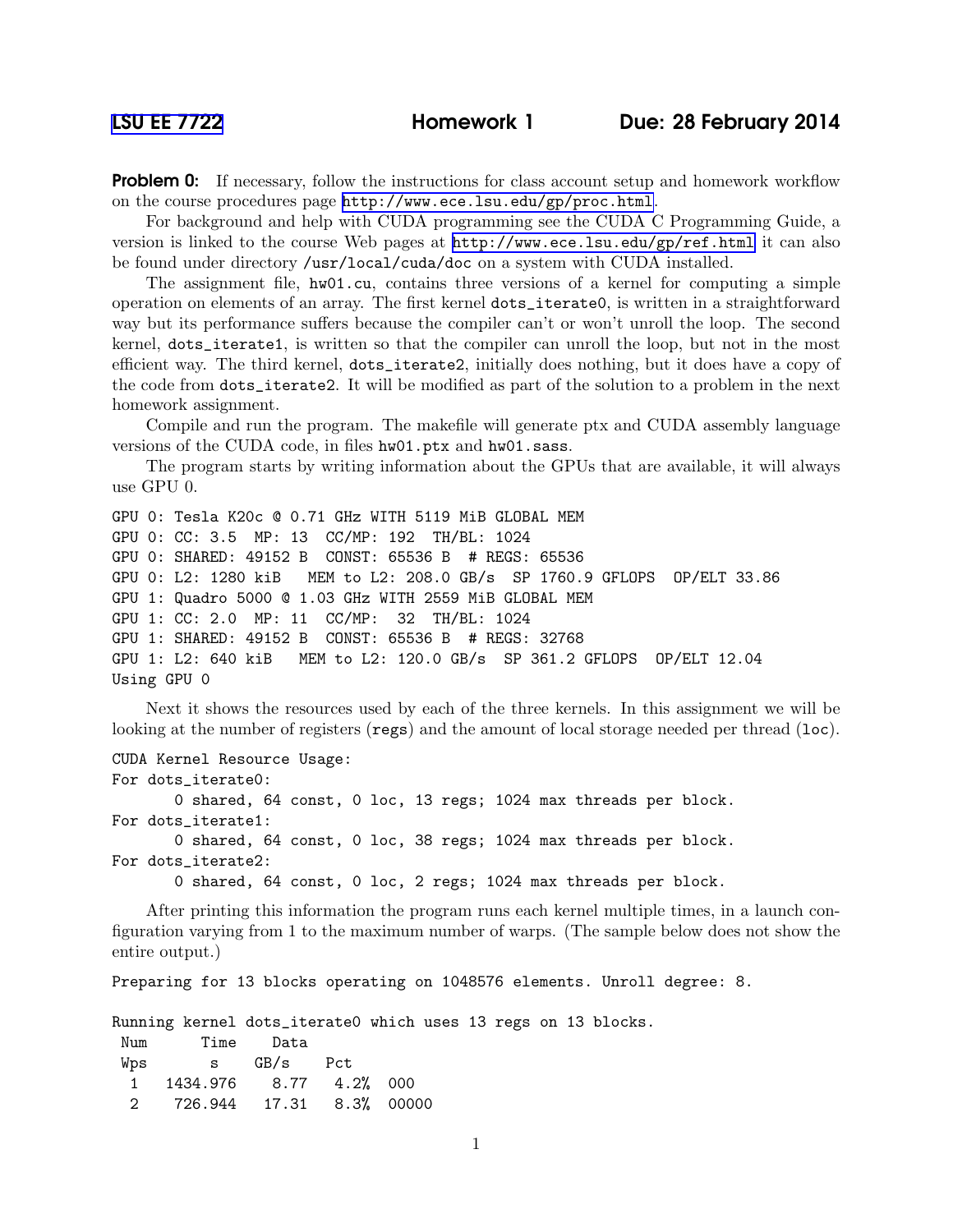| 3 489.984 25.68 12.3% 0000000  |  |                                        |
|--------------------------------|--|----------------------------------------|
| 4 371.008 33.92 16.3% 00000000 |  |                                        |
|                                |  | 5 299.936 41.95 20.2% 0000000000       |
|                                |  | 6 254.528 49.44 23.8% 000000000000     |
|                                |  | 7 219.712 57.27 27.5% 00000000000000   |
|                                |  | 8 195.712 64.29 30.9% 0000000000000000 |

The timing for each configuration is printed, along with the percentage of peak data bandwidth realized by the code. The peak bandwidth is shown as a number and as a line of digits (zeros above). If the percentage, under Pct, is  $100\%$  that means the kernel is transferring data at the maximum rate (based upon certain assumptions).

Before each kernel is run the program prints the number of registers used by the kernel (per thread) and, if applicable, the loop unrolling degree. (The first line in the sample above.)

If there are any difficulties running the code ask for help. There is nothing to submit for this first problem.

Problem 1: Examine the code for kernel dots\_iterate0.

(a) Assume that the address of array a starts at 0x1000 and consider a system with 12 multiprocessors and a launch configuration of 12 blocks of 256 threads each. For block 8, threads 0, 1, and 2 find the address of a[idx].x for the first two iterations of the loop. That is, compute six memory addresses. Do this by hand and show your work.

(b) As we should already know, memory access is most efficient when the loads issued by the threads in a half-warp access a contiguous area of memory. Consider the two accesses to a made in each iteration of the loop in dots\_iterate0 and in the other kernels for this assignment:

 $b$ [idx] = dapp.v0 + dapp.v1 \* a[idx].x + dapp.v2 \* a[idx].y;

Explain why the requests for a would only be contiguous if the compiler recognizes something about the two accesses to a and if an appropriate load instruction exists. To answer this question think about the data type of a.

**Problem 2:** Recall that in loop unrolling, a loop that handles, say, one array element per iteration and performs n iterations is replaced with a loop that handles  $d$  elements per iteration and which performs  $\lfloor N/d \rfloor$  iterations, d is called the degree. For example the loop

```
for ( int idx = 0; idx < 16; idx++ )
    b[idx] = v0 + v1 * a[idx];
can be replaced by for ( int idx = 0; idx < 16; idx += 2 ) {
      b[idx] = v0 + v1 * a[idx];
      b[idx+1] = v0 + v1 * a[idx+1]; }
```
in a degree-2 unrolling assuming the number of iterations is even. If the number of iterations is not a multiple of the degree then extra prologue or epilogue code can be added before or after the loop to handle the n mod d extra iterations.

Loop unrolling results in code with fewer instructions and better-scheduled instructions—if done properly. There are fewer instructions for several reasons. Without unrolling the code that checks for the end of the loop executes n times, with a degree-d unrolling it executes  $n/d$  times. Consider b[idx] and b[idx+1] in the example above. Without unrolling the address of b[idx] would have to be computed  $n$  times.

(The address is  $\mathbf{b}$  + idx  $*$  4, where  $\mathbf{b}$  is the address of the start of the array and the size of an array element is 4 bytes. For this example, the compiler would use a left shift rather than a multiply by 4. If might also add 4 to the address computed in the previous iteration.)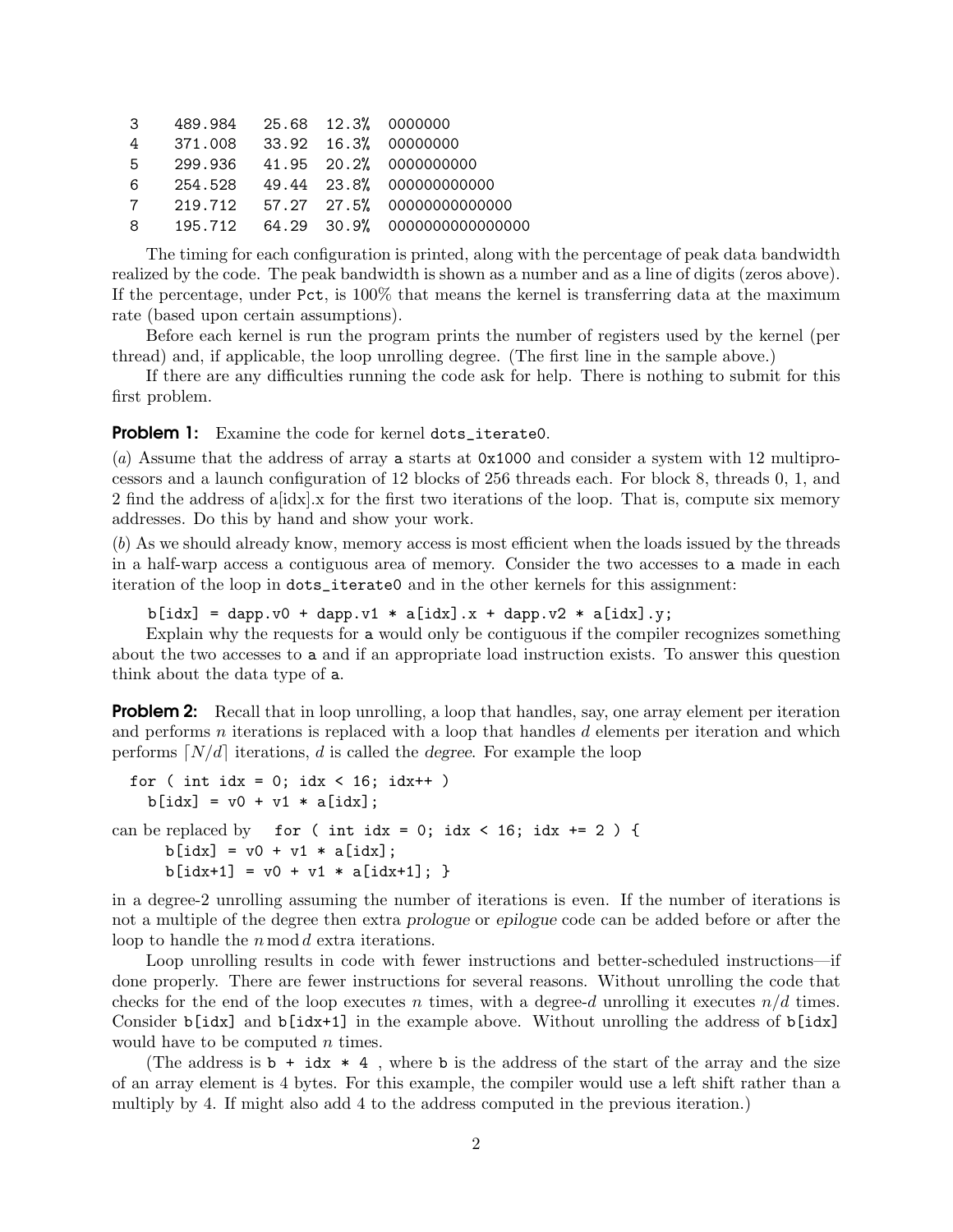With unrolling the compiler may only need to emit code to compute the address for  $\mathbf{b}$ [idx], not for b[idx+1], that is because certain load instructions can add constants, called offsets, to a base address. When that is the case, the time needed for address computation is also reduced. Offsets are available in most CPU load instructions. For NVIDIA CC 2.X and CC 3.X offsets are available for instructions that don't access the texture cache. This will be the case for the assignment code whether run on Fermi or Kepler systems.

Unrolling also provides the compiler more freedom to schedule (move around) instructions. With this freedom the compiler can place loads far away from instructions that use the loaded values.

The NVIDIA compiler will unroll loops without being told to do so if the number of iterations is known at compile time. That is not the case in dots\_iterate0, since the number of iterations is based on variables that can be assigned different values at run time. In contrast the number of iterations of the i loops in dots\_iterate1 is unroll\_degree which is a constant known at compile time (it is set at the top of the file). Therefore the compiler will unroll these loops. (A pragma is available to tell the compiler to unroll a loop even if the iteration count is unknown.)

One benefit of unrolling is providing the compiler the freedom to schedule load instructions far from their uses. However, when the compiler moves instructions it must take care to not change what the program does (that is, it can't compute the wrong answer). That is, it cannot move instruction A before instruction B if B computes a result that A needs. This creates a dilemma for the compiler when instructions load and store from memory. In the general case the compiler has no way of knowing if some load instruction loads a value from the same address that a store instruction stores to. If two such instructions refer to the same address their addresses (or pointers) are said to alias. If the compiler were to move the load of such a pair before the store, the program would be incorrect.

Because of this conservatism on the part of the compiler a major benefit of unrolling would not be realized when unrolling the code in dots\_iterate0 because it can't rule out that, say, b[0] aliases with (has the same address as) a[thread\_count].x.

Because the threat of aliasing is a big impediment to the generation of good code, many compilers provide options to ignore the threat of aliasing. However, gcc and nvcc (the NVIDIA compiler) have no such options. These compilers do recognize the \_\_restrict\_\_ variable attribute that tells the compiler that aliasing will not occur. However nvcc will ignore  $\text{\_}$ restrict\_ under many circumstances.

Because nvcc code is so picky about the restrict attribute the homework assignment code does not use it. Routines dots\_iterate1 avoids the need for restrict by temporarily writing values destined to memory in an array named keep, that is done by the first i loop. The second i loop writes these values to memory.

The code in dots\_iterate1 has been written in a way to enable efficient unrolling. Because the iteration count of the two i loops is a compile-time constant the compiler will unroll them. Because writes to global memory are done only in the second i loop the compiler can safely schedule the loads in the first i loop.

(a) Looking at the performance of configurations of dots\_iterate0 with different number of warps, find the one with shortest run time, note the number of warps needed to achieve it and call the run time  $t_0$ . Next, run the code with different values of  $unroll-degree$ . (To do this you'll need to modify unroll\_degree in the assignment file, recompile the code, and then re-run it.) Find the value of  $unrolldegree$  that achieves a run time of  $t_0$  or less using the fewest number of registers per block. The number of registers per block is the product of the number of registers used by the kernel (it is printed when the program runs) and the number of threads in a block.